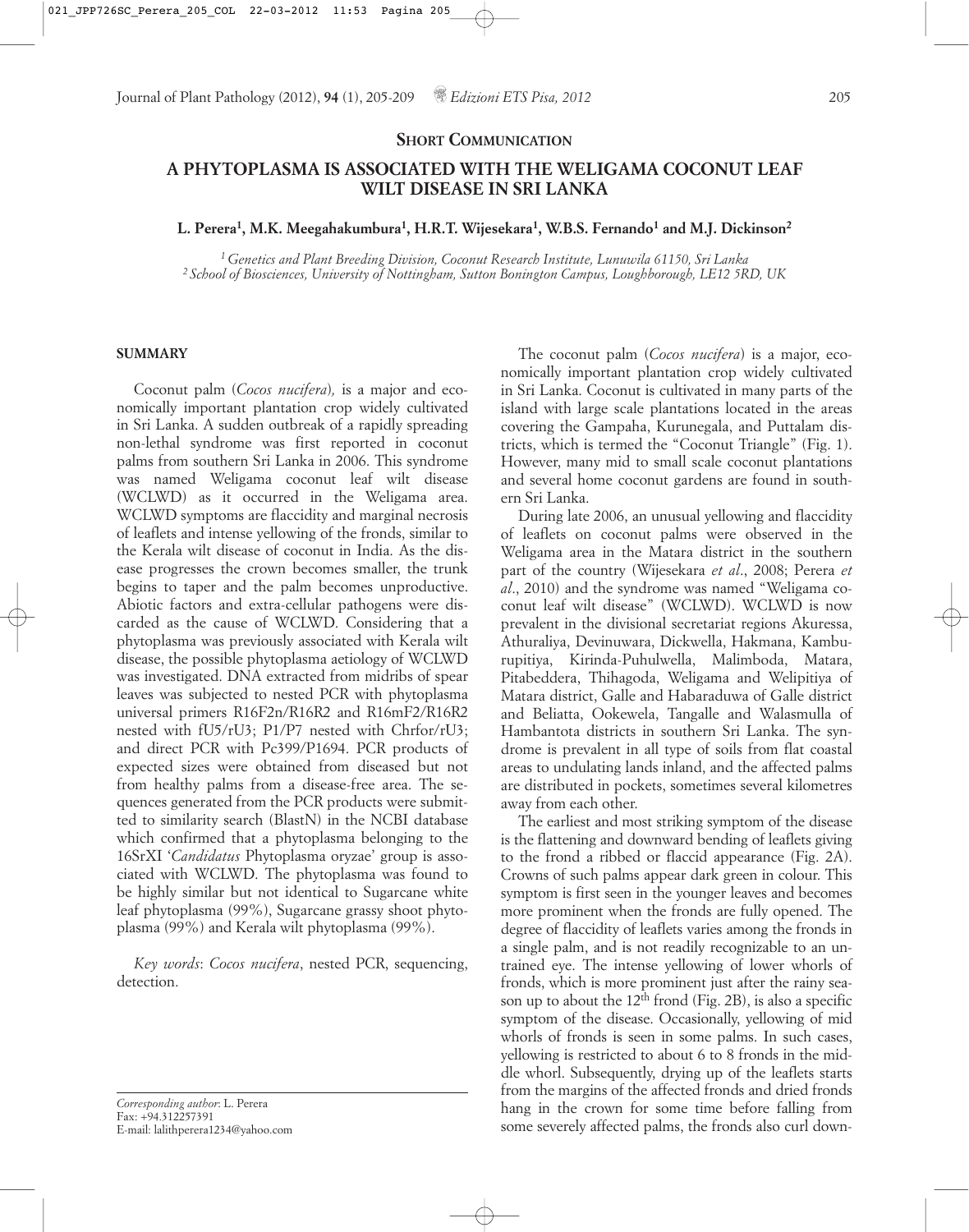



**Fig. 1.** Map of Sri Lanka showing major coconut growing areas and the disease area.

ward giving a ragged appearance to the crown. The tips of fronds become twisted or break and hang down in some palms. Unopened bud leaves lose their rigidity and bend downwards in severely affected palms. With the reduction in the number of fronds, the crown becomes smaller and the trunk begins to taper. As the disease progresses, female flower production declines and the palm becomes unproductive. The majority of the WCLWD-affected palms that were observed initially were at the bearing stage, while a few were pre-bearing. However palms of any stage have subsequently been found to be susceptible to the disease, with palms over 3 years of age most commonly affected. Furthermore, WCLWD seems to predispose the palms to another disease condition called leaf rot disease with which a complex of fungi is associated (unpublished observations). Flaccidity of leaflets is evident on seedlings younger than 3 years of age, whereas yellowing is always seen only in older palms. WCLWD symptoms were found to be very similar to those of the Kerala wilt phytoplasma disease in Kerala, India, which is reported to be caused by a phytoplasma (Manimekalai *et al.*, 2010).

A multi-disciplinary research approach that included analysis of the soil, environment, plant nutrition, physiological malformation and extra-cellular pathogens as possible factors in WCLWD aetiology failed to identify the cause of the syndrome (unpublished information). However, tetracycline treatment applied to selected diseased palms induced a clear symptom remission. Symptoms reappearance 4 months after treatment discontinuity (unpublished information) suggestested that phytoplasmas might be involved. Similar observations had



**Fig. 2.** WCLWD affected coconut palms showing flaccidity (A) and intense yellowing symptoms (B).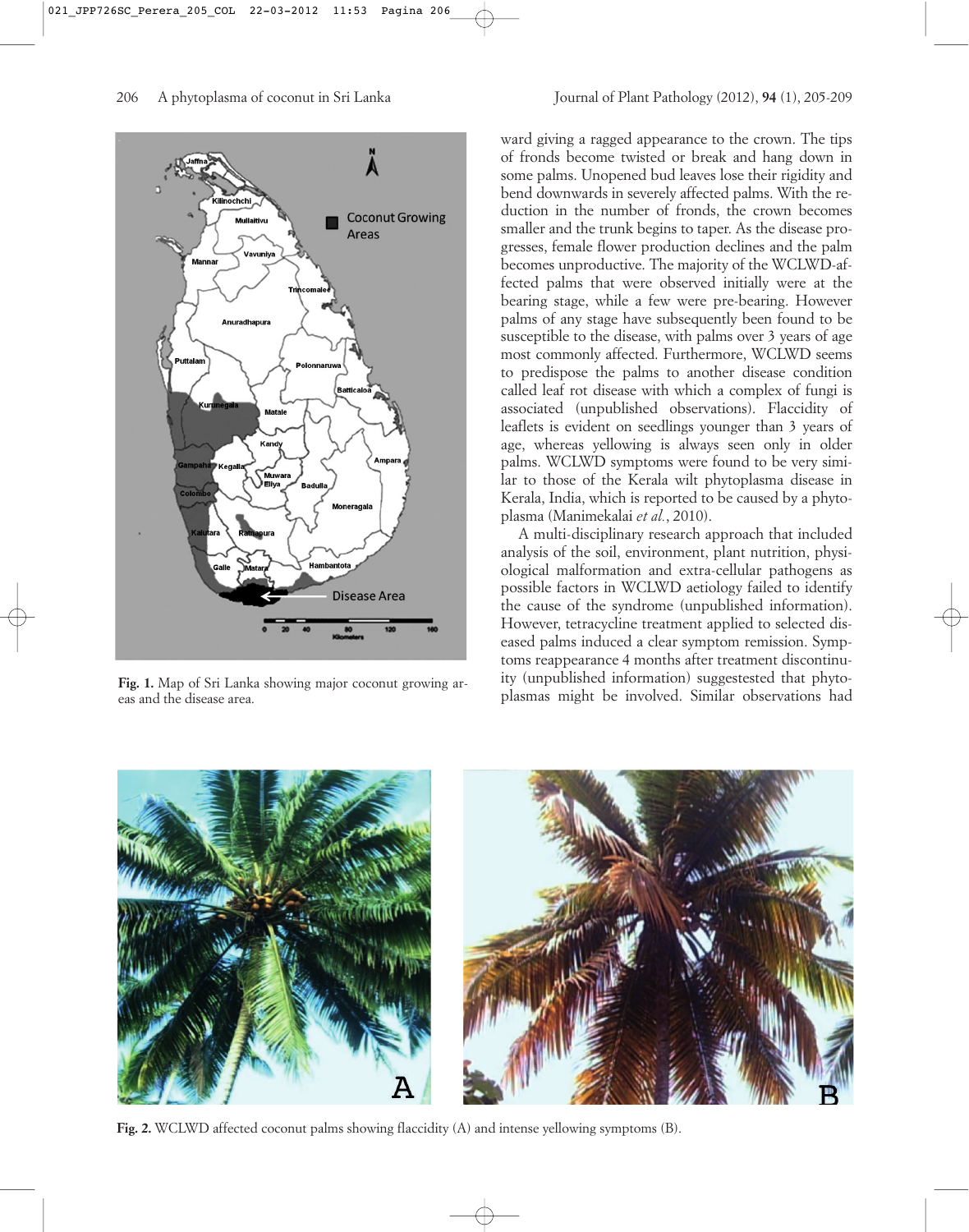been reported for coconut lethal yellowing disease (Mc-Coy, 1982) and its variants, such as Cape Saint Paul wilt and Kaincopé diseases, which were later confirmed to be associated with phytoplasmas (Dabek *et al.*, 1976). A number of phytoplasmas-induced coconut diseases are known in the USA, the Caribbean, Central America, Africa (Lethal yellowing and Lethal yellowing-like diseases) (Harrison *et al.*, 1999), southeast Asia, such as Kalimantan wilt in Indonesia (Warokka *et al.*, 2006), Malayan yellow decline in Malaysia (Nejat *et al*., 2009) and in south Asia, e.g. Kerala wilt in India (Manimekalai *et al*., 2010). Therefore the involvement of a phytoplasma in WCLWD was hypothesized and investigated in this study.

PCR assay employing primer pairs based upon 16S rRNA gene sequences were first used to detect and identify phytoplasmas (Ahrens and Seemüller, 1992; Deng and Hiruki, 1991). Other assays incorporating primer pairs derived from conserved rRNA operon sequences (Gundersen and Lee, 1996; Smart *et al.*, 1996), the *secA* gene (Hodgetts *et al.*, 2008), *secY* gene (Lee *et al.*, 2010) or various ribosomal protein genes (Martini *et al.*, 2007) have since been developed.

An extensive survey was carried out in the WCLWDaffected area to prepare a "Disease Index" (unpublished information) based on the degree of severity of the phenotypic symptoms (i.e. flaccidity, yellowing and necrosis). Accordingly, diseased palms were classified into three categories: mild, moderate and severe. Coconut spear leaves were surveyed in the more severely WCLWD-affected areas covering all symptom categories. In total, samples were collected from 56 palms, 50 exhibiting mild, moderate and severe WCLWD symptoms, and 6 coming from apparently healthy palms adjacent to WCLWD-affected palms. All samples were transferred to the molecular biology laboratory of the Coconut Research Institute at Lunuvila (Sri Lanka), wrapped with aluminium foil and placed in polythene bags to prevent drying and avoid any possible movements of vectors to disease-free area. Samples collected from 10 additional palms at Bandirippuwa estate located outside the disease epidemic provided healthy controls. Sugarcane white leaf phytoplasma disease samples collected from a sugarcane plantation in the Udawalawa area (Sri Lanka) were used as positive controls. DNA was extracted from midribs of spear leaves using the CTAB protocol for coconut DNA extraction as described by Perera *et al.* (1999). Representative DNA extracts and plant tissues were also sent to the University of Nottingham (UK) for further analysis.

The CTAB extraction protocol from host plant material yielded non-degraded high quality nucleic acids as visualized in a 1% agarose gel and a high quantity of DNA in the range of 100-150 µg/µl. Therefore, to identify the presence of any phytoplasmas, amplification of 16S rDNA was performed using both direct PCR and nested PCR assays. Amplifications were performed in 20 µl reactions with appropriate forward and reverse primers. The universal primers used in this study were R16mF2/R16mR1 (Gundersen and Lee, 1996), fU5/rU3 (Lorenz *et al*., 1995), Pc399/P1694 (Skrzeczkowski *et al.*, 2001) and Chrfor (Christensen *et al.*, 2004). PCR products obtained from each amplification were analyzed in 1% agarose gels stained with ethidium bromide



 $0.01$ 

**Fig. 3.** Dendrogram constructed by the Neighbor-Joining method, showing the phylogenetic relationships amongst coconut and sugarcane phytoplasmas, '*Candidatus* Phytoplasma asteris', '*Candidatus* Phytoplasma oryzae', '*Candidatus* Phytoplasma cynodontis' and *Acholeplasma laidlawii* based on DNA sequences of the 369 bp to 1249 bp region of the 16S rRNA gene. GenBank accession numbers for sequences are shown in parenthesis alongside the names of the phytoplasmas. Bootstrap values greater than 50% (expressed as percentages of 1000 replications) are shown, and branch lengths are proportional to the number of inferred character state transformations. Bar – number of substitutions per base.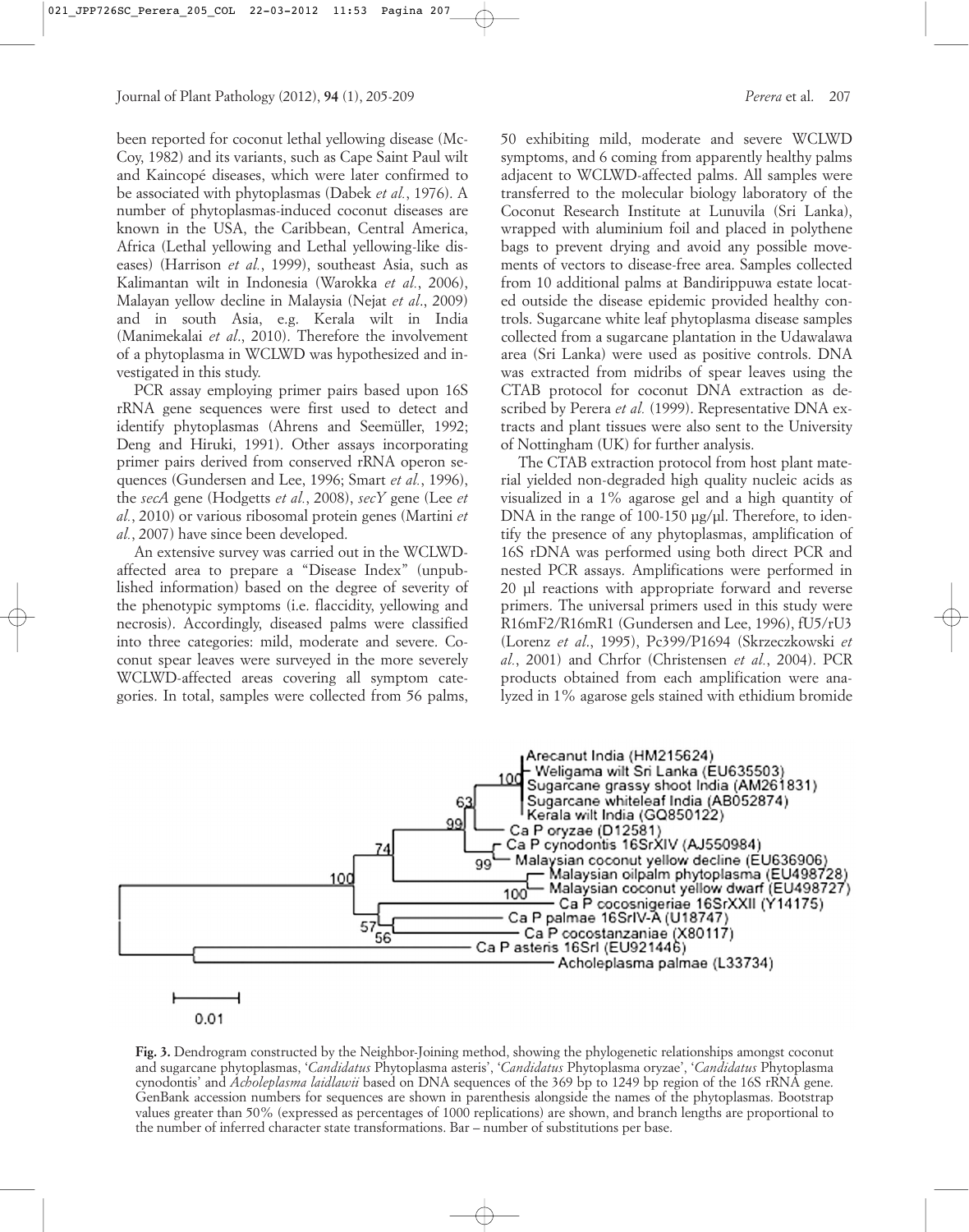and visualized under UV trans-illuminator.

The universal phytoplasma primers, R16mF2/ R16mR1 nested with fU5/rU3, R16F2n/R16R2 nested with fU5/rU3, P1 (Deng and Hiruki, 1991)/P7 (Smart *et al.*, 1996) nested with Chrfor/rU3 as well as Pc399/P1694, yielded PCR products of expected sizes (880 bp for fU5/rU3, 350 bp for Chrfor/rU3 and 1290 bp for Pc399/P1694) from 27 of 50 (54%) diseased palms and four symptomless palms (apparently healthy), as well as from Sugarcane white leaf phytoplasma (positive control). All primers gave consistent results with positive palms. A moderate disease condition was found to be the most appropriate stage for PCR detection. No PCR products were amplified from any of the healthy controls. It was later found that the reason for detecting only 54% of positives from diseased palms was the low titre of phytoplasma in the WCLWD-affected palms. Thus, detection was improved using phytoplasma enriched DNA extraction procedures.

The amplified fragments were excised carefully from gels and purified using the Wizard SV Gel purification system (Promega, USA). Direct sequencing of purified product was carried by Macrogen (Korea) and at the University Nottingham (UK). Sequence similarity was scored by BlastN option in the NCBI database. The amplified fragments from nested PCR with fU5/rU3 and Chrfor/rU3 were 773 bp and 350 bp in size, respectively. The fU5/rU3 and Chrfor/rU3 sequences were similar but not identical to the Sugarcane white leaf phytoplasma (99%) (GQ121046), Sugarcane grassy shoot phytoplasma (99%) (AM261831.1) (Ariyarathne *et al*., 2007) and the Kerala wilt phytoplasma (GQ850122) (Manimekalai *et al*., 2010) (Fig. 3). These sequences showed 98% sequence identity to Coconut yellowing decline phytoplasma from Malaysia (Nejat *et al*., 2009) and also to Kalimantan wilt from Indonesia (Warokka *et al.*, 2006). However, the WCLWD sequence (EU635503) was very much different from that of coconut lethal yellowing (LY) (Harrison *et al.,* 1999) and other LY-like phytoplasma that have devastated coconut in the Caribbean and Africa. Based on 99% sequence identity with the Sugarcane white leaf phytoplasma, WCLWD was identified as a new member of 16SrXI '*Candidatus* Phytoplasma oryzae', former Rice yellow dwarf group (Jung *et al.,* 2003; Firrao *et al.,* 2004). The fU5/rU3 and Chrofor/rU3 sequences of the WCLWD phytoplasma were deposited in the NCBI database with accession numbers EU635503 and GQ121047, respectively.

A previous study has indicated that the phytoplasma associated with Kalimantan wilt disease of coconut in Indonesia (Warokka *et al.,* 2006) is also a member of the Rice yellow dwarf (16SrXI) group. In addition, because 16SrXI and 16SrXIV group phytoplasmas are closely related taxonomically, the agent of WCLWD was found to be more closely related to the phytoplasma associated with the Coconut yellowing decline in Malaysia (Nejat

*et al.*, 2009), which is in the 16SrXIV group ('*Candidatus* Phytoplasma cynodontis), than to the phytoplasmas associated with coconut lethal yellowing type diseases in the Caribbean (16SrIV) or west Africa (16SrXXII) (Harrison and Oropeza, 2008; Martini *et al.*, 2007; Wei *et al.*, 2007). It therefore appears that coconut phytoplasmas causing the lethal yellow type diseases are phylogenetically quite distinct from those causing the less aggressive diseases in south and southeast Asia, which are much more similar to the grass-type phytoplasmas.

Collectively, symptoms of WCLWD are most similar to those described for Kerala wilt disease, according to a phytopathologist from southern India who visited and inspected the WCLWD affected area. It may be that the Kerala wilt phytoplasma was inadvertently moved from Kerala to Sri Lanka as the Kerala wilt disease has been prevalent in Kerala for the past 130 years or more and, during this period, plenty of opportunities may have existed for some infected planting material or vectors reaching Sri Lanka. However, the WCLWD phytoplasma 16S rRNA sequence (369 bp to 1249 bp region) shows 3 bp differences with the identical region of the Kerala wilt phytoplasma sequence archived in NCBI GenBank (GQ850122). This suggests that the WCLWD phytoplasma of Sri Lanka may not have originated from southern India. Alternatively, WCLWD may have arisen in Sri Lanka as a result of vector dispersal of a mutated sugarcane phytoplasma from sugarcane plantations to nearby coconut plantations. However, not enough evidence to support this hypothesis is available. Similarly, it may be that WCWLD has always been present in Sri Lanka and that the reason for its emergence as a prominent problem might be a result of global climate change and its influence on insect vector abundance. Perhaps climate changes have influenced vector population dynamics and/or abundance of alternative host plants over time which, in turn, has provided a larger inoculum pool and appearance of WCLWD on a much larger numbers of coconut palms. Ongoing sequencing of genes other than 16S rRNA gene of WCLWD phytoplasmas and its comparison with other phytoplasmas present in Asia along with identification of their host ranges (including wild grasses) and vectors should help to precisely establish where they have originated from and whether they can pass to alternate hosts.

## **REFERENCES**

- Ahrens U., Seemüller E., 1992. Detection of DNA of plant pathogenic mycoplasma like organisms by polymerase chain reaction that amplifies a sequence of 16S rRNA gene. *Phytopathology* **82**: 828-832.
- Ariyarathne H.A.C.K., Everard J.M.D.T., Karunanayake E.H., 2007. Diseased sugarcane in Sri Lanka is infected with sugarcane grassy shoot and/or sugarcane white-leaf phytoplasma. *Australian Plant Disease Notes* **2**: 123-125.